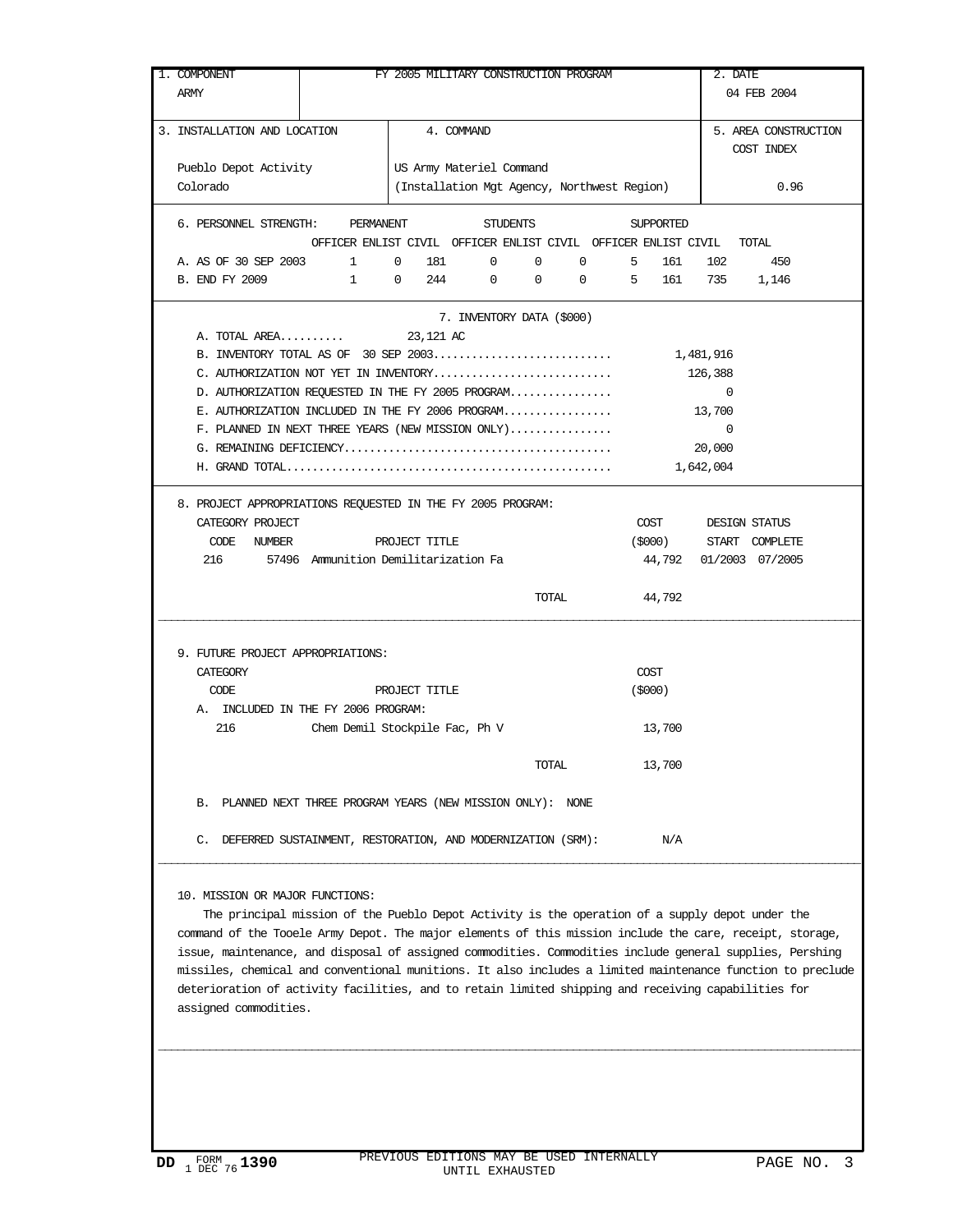| 1. COMPONENT       | FY 2005 MILITARY CONSTRUCTION PROGRAM                     |          | 2. DATE                                    |
|--------------------|-----------------------------------------------------------|----------|--------------------------------------------|
| $\mbox{ARMY}$      |                                                           |          | 04 FEB 2004                                |
|                    |                                                           |          |                                            |
|                    | INSTALLATION AND LOCATION: Pueblo Depot Activity          | Colorado |                                            |
|                    |                                                           |          |                                            |
|                    |                                                           |          |                                            |
|                    |                                                           |          |                                            |
|                    |                                                           |          |                                            |
|                    | $11.$ OUTSTANDING POLLUTION AND SAFETY DEFICIENCIES: $\,$ |          |                                            |
|                    |                                                           | (5000)   |                                            |
| A. AIR POLLUTION   |                                                           |          | $\mathsf{O}\xspace$<br>$\mathsf{O}\xspace$ |
| B. WATER POLLUTION | C. OCCUPATIONAL SAFETY AND HEALTH                         |          | $\mathbb O$                                |
|                    |                                                           |          |                                            |
|                    |                                                           |          |                                            |
|                    |                                                           |          |                                            |
|                    |                                                           |          |                                            |
|                    |                                                           |          |                                            |
|                    |                                                           |          |                                            |
|                    |                                                           |          |                                            |
|                    |                                                           |          |                                            |
|                    |                                                           |          |                                            |
|                    |                                                           |          |                                            |
|                    |                                                           |          |                                            |
|                    |                                                           |          |                                            |
|                    |                                                           |          |                                            |
|                    |                                                           |          |                                            |
|                    |                                                           |          |                                            |
|                    |                                                           |          |                                            |
|                    |                                                           |          |                                            |
|                    |                                                           |          |                                            |
|                    |                                                           |          |                                            |
|                    |                                                           |          |                                            |
|                    |                                                           |          |                                            |
|                    |                                                           |          |                                            |
|                    |                                                           |          |                                            |
|                    |                                                           |          |                                            |
|                    |                                                           |          |                                            |
|                    |                                                           |          |                                            |
|                    |                                                           |          |                                            |
|                    |                                                           |          |                                            |
|                    |                                                           |          |                                            |
|                    |                                                           |          |                                            |
|                    |                                                           |          |                                            |
|                    |                                                           |          |                                            |
|                    |                                                           |          |                                            |
|                    |                                                           |          |                                            |
|                    |                                                           |          |                                            |
|                    |                                                           |          |                                            |
|                    |                                                           |          |                                            |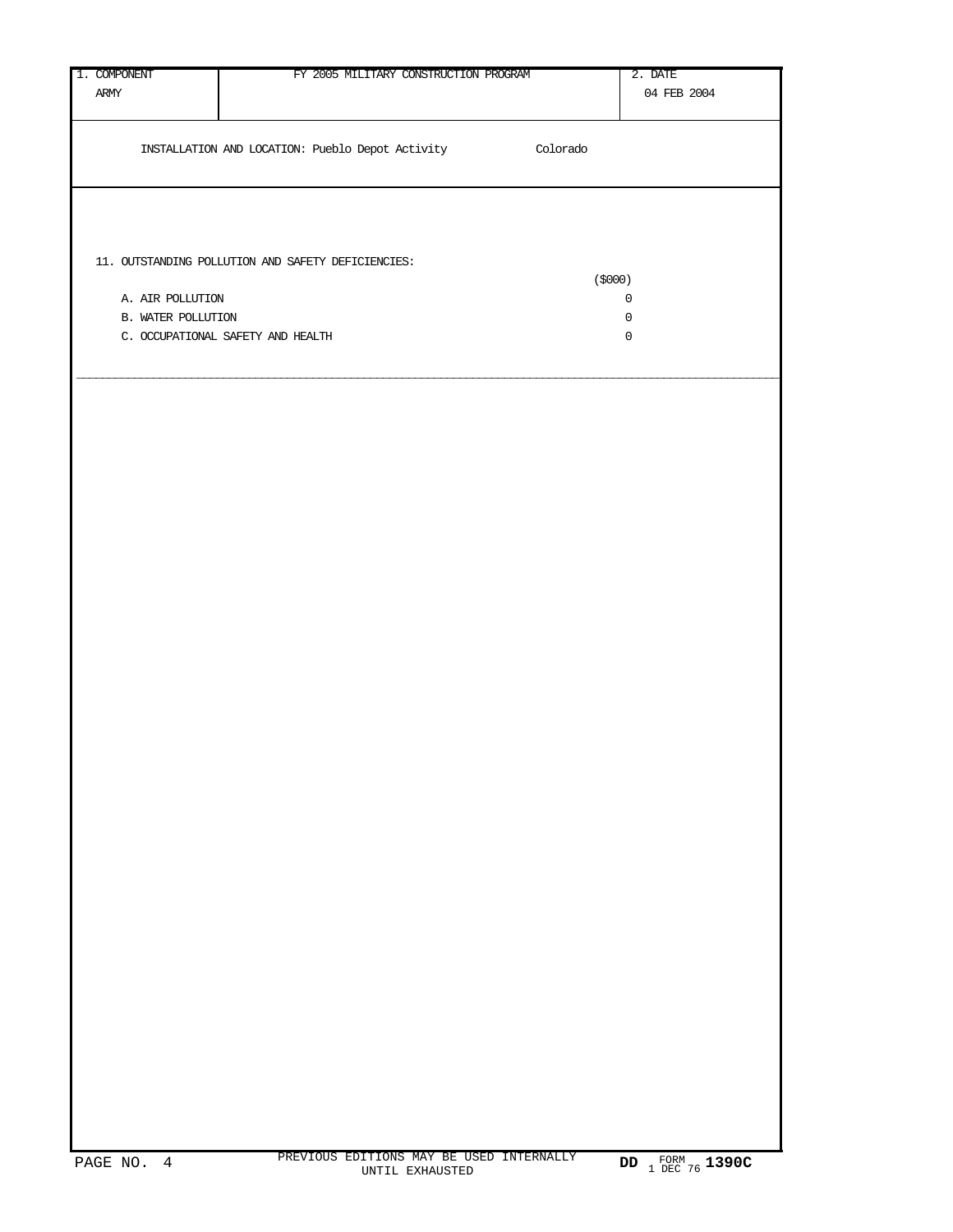| 1. COMPONENT<br>ARMY                                              |                                                                      |                          |         | FY 2005 MILITARY CONSTRUCTION PROGRAM       |                  |                |           | 2. DATE            | 04 FEB 2004            |
|-------------------------------------------------------------------|----------------------------------------------------------------------|--------------------------|---------|---------------------------------------------|------------------|----------------|-----------|--------------------|------------------------|
| 3. INSTALLATION AND LOCATION                                      |                                                                      | 4. COMMAND               |         |                                             |                  |                |           |                    | 5. AREA CONSTRUCTION   |
|                                                                   |                                                                      |                          |         |                                             |                  |                |           |                    | COST INDEX             |
| Blue Grass Army Depot                                             |                                                                      | US Army Materiel Command |         |                                             |                  |                |           |                    |                        |
| Kentucky                                                          |                                                                      |                          |         | (Installation Mgt Agency, Southeast Region) |                  |                |           |                    | 0.95                   |
| 6. PERSONNEL STRENGTH: PERMANENT STUDENTS                         |                                                                      |                          |         |                                             |                  |                | SUPPORTED |                    |                        |
|                                                                   | OFFICER ENLIST CIVIL OFFICER ENLIST CIVIL OFFICER ENLIST CIVIL TOTAL |                          | 529 0 0 |                                             |                  |                |           |                    | 507 1,302              |
| A. AS OF 30 SEP 2003 4 48<br>B. END FY 2009 4 48 598 0 0 0 10 204 |                                                                      |                          |         |                                             | $0 \t 10 \t 204$ |                |           |                    | 509 1,373              |
|                                                                   |                                                                      |                          |         |                                             |                  |                |           |                    |                        |
|                                                                   |                                                                      |                          |         | 7. INVENTORY DATA (\$000)                   |                  |                |           |                    |                        |
| A. TOTAL AREA 14,596 AC                                           |                                                                      |                          |         |                                             |                  |                |           | $\overline{0}$     |                        |
| C. AUTHORIZATION NOT YET IN INVENTORY                             |                                                                      |                          |         |                                             |                  |                |           | 36,820             |                        |
| D. AUTHORIZATION REQUESTED IN THE FY 2005 PROGRAM                 |                                                                      |                          |         |                                             |                  |                |           | $\overline{0}$     |                        |
| E. AUTHORIZATION INCLUDED IN THE FY 2006 PROGRAM                  |                                                                      |                          |         |                                             |                  |                |           | $\mathbf 0$        |                        |
| $F.$ PLANNED IN NEXT THREE YEARS (NEW MISSION ONLY)               |                                                                      |                          |         |                                             |                  |                |           | 70,360             |                        |
|                                                                   |                                                                      |                          |         |                                             |                  |                |           | 20,000             |                        |
|                                                                   |                                                                      |                          |         |                                             |                  |                |           | 127,180            |                        |
| 8. PROJECT APPROPRIATIONS REQUESTED IN THE FY 2005 PROGRAM:       |                                                                      |                          |         |                                             |                  |                |           |                    |                        |
| CATEGORY PROJECT                                                  |                                                                      |                          |         |                                             |                  |                |           | COST DESIGN STATUS |                        |
| CODE NUMBER                                                       | PROJECT TITLE                                                        |                          |         |                                             |                  |                | (\$000)   |                    | START COMPLETE         |
| 216 51027 Ammunition Demilitarization Fa                          |                                                                      |                          |         |                                             |                  |                |           |                    | 37,094 06/2003 12/2005 |
|                                                                   |                                                                      |                          |         |                                             |                  |                |           |                    |                        |
|                                                                   |                                                                      |                          |         | <b>TOTAL</b>                                |                  |                | 37,094    |                    |                        |
| 9. FUTURE PROJECT APPROPRIATIONS:<br>CATEGORY<br>CODE             |                                                                      | PROJECT TITLE            |         |                                             |                  | COST<br>(5000) |           |                    |                        |
| A. INCLUDED IN THE FY 2006 PROGRAM: NONE                          |                                                                      |                          |         |                                             |                  |                |           |                    |                        |
| B. PLANNED NEXT THREE PROGRAM YEARS (NEW MISSION ONLY):           |                                                                      |                          |         |                                             |                  |                |           |                    |                        |
| 216                                                               | Chemical Demil Stockpile Fac                                         |                          |         |                                             |                  |                | 56,331    |                    |                        |
| 216                                                               | Chem Demil Stockpile Fac                                             |                          |         |                                             |                  |                | 13,054    |                    |                        |
| 216                                                               | Chem Demil Stockpile Fac                                             |                          |         |                                             |                  |                | 975       |                    |                        |
|                                                                   |                                                                      |                          |         | TOTAL                                       |                  |                | 70,360    |                    |                        |
|                                                                   |                                                                      |                          |         |                                             |                  |                |           |                    |                        |